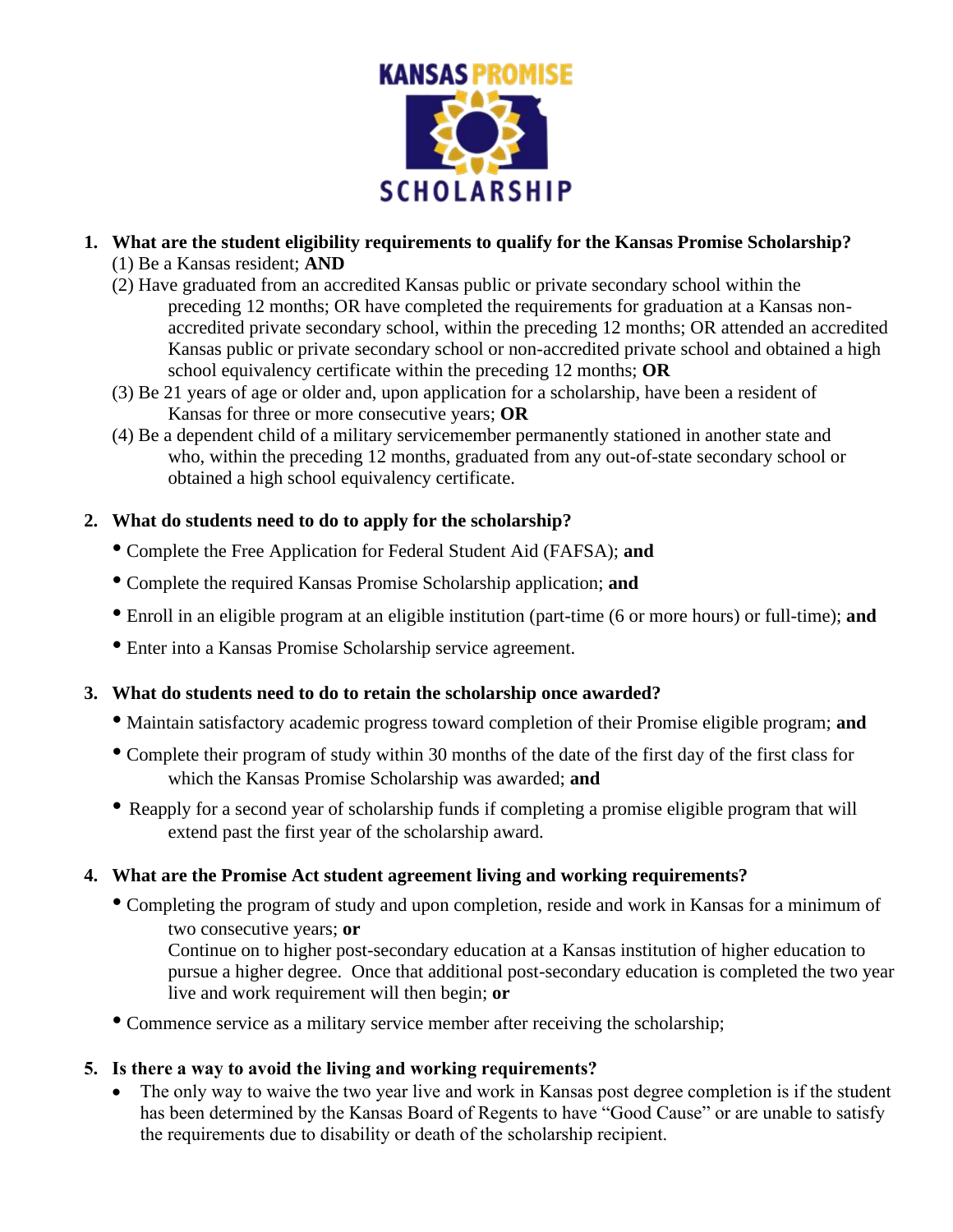- **6. Can the Promise Act Scholarship be used at four-year postsecondary institutions?**
	- No, the public four-year institutions are not eligible Institutions for purposes of the Promise Act.
- **7. If a student meets KS residency requirements, are there any limitations based on citizenship status?** 
	- If a student is a Kansas resident and meets the other eligibility requirements, the student would be eligible for the Kansas Promise Scholarship.
- **8. What about the gap between having to graduated from a Kansas High School within the last 12 months and having to be 21-years-old? How will that gap be addressed?**
	- Students need to have completed their high school diploma or high school equivalency within 12 months of the submission of their application for the Promise Scholarship. Or students must be 21 years of age and have lived in Kansas for the past three consecutive years to be eligible. This gap helps ensure students enroll as soon after high school graduation as possible. Research shows that students who take a gap year or longer time away from higher education are less likely to ever seek higher education. This policy is designed to discourage a gap year.
- **9. Once deemed eligible for the Kansas Promise Scholarship within 12 months of completing high school, I assume they are still eligible to receive funding for as long as they reapply for the up to 30 months they have to complete their qualifying program.** 
	- Yes, students who initially apply and are deemed eligible will remain eligible to reapply for additional Kansas Promise Scholarship funding for the duration of their study in a Promise eligible program or for 30 months whichever is longer.
- **10. To verify that the time frame for student eligibility the "within 12 months of high school graduation" is 12 months from Graduation date to Scholarship Application Date?** 
	- The timeframe for the 12 months from high school graduation would be from date of graduation until time of submitting the application for the scholarship.
- **11. What does the Kansas Promise Scholarship Act define as "part-time" enrollment?** 
	- The Promise Act defines "part-time" as six or more credit hours, but less than full-time.
- **12. Can a person with a bachelor's degree apply/qualify for the Promise scholarship?**
	- Yes, so long as the person meets all the other eligibility requirements and agrees to live and work in Kansas for two consecutive years upon completion of the program.
- **13. Are students who started a Kansas Promise Act eligible technical program prior to applying for the Kansas Promise Scholarship still eligible?** 
	- Yes, as long as the student meets the initial eligibility guidelines, which would include having graduated from high school within the previous 12 months OR be 21 years of age or older and a Kansas resident for the previous 3 years they would be eligible.
- **14. Are there Satisfactory Academic Progress standards or do we follow the policy of the institution? Can a student appeal?** 
	- The satisfactory academic progress standards are those that are established by each college. All college policies relating to satisfactory academic progress apply to how satisfactory academic progress is defined for the purposes of eligibility for the Kansas Promise Scholarship. Appeals would be allowed if college policies allow for appeal in cases of satisfactory academic progress determinations.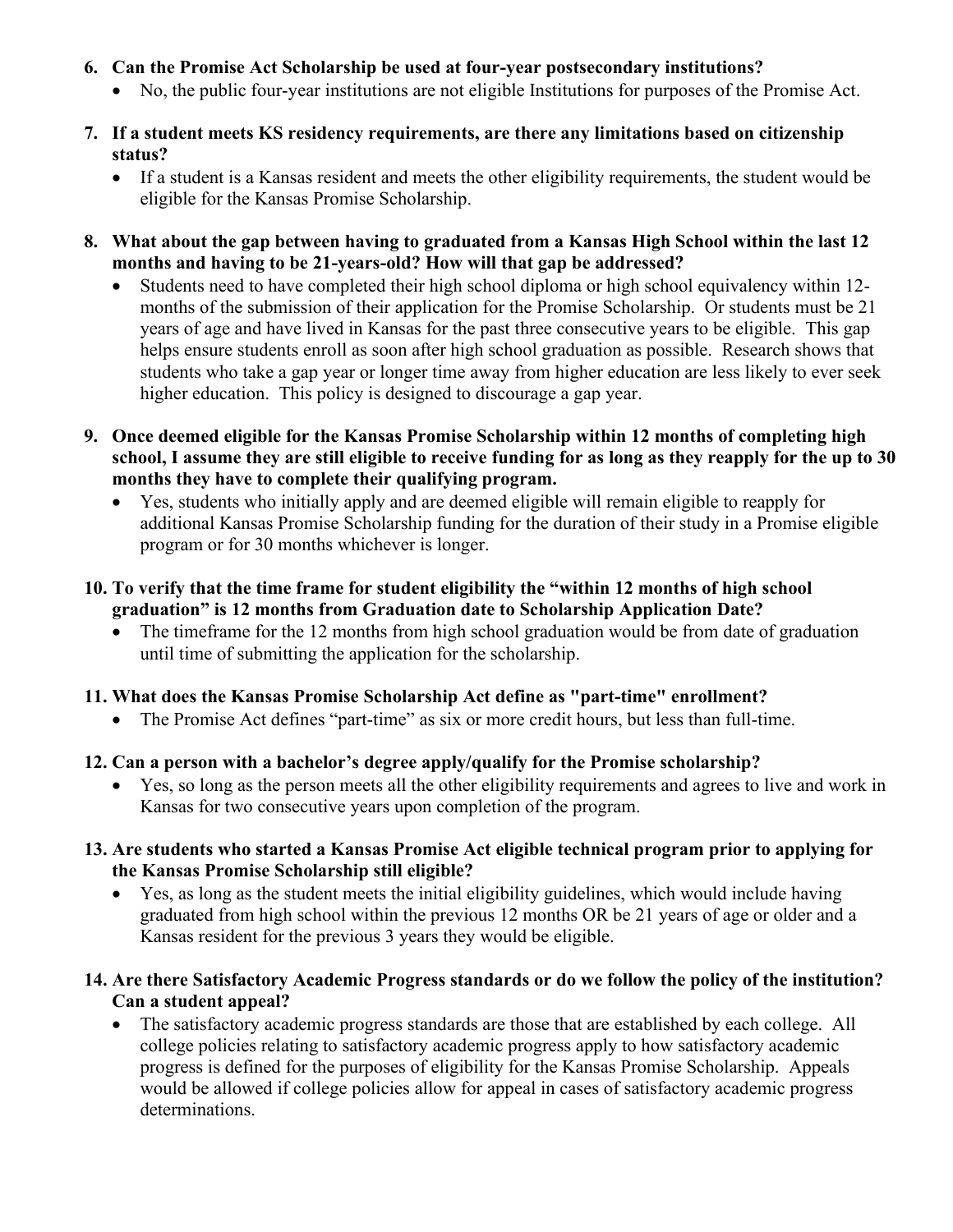### **15. Is it ok for a student to start classes prior to meeting all scholarship requirements as long as the funds are not awarded until after all requirements are met?**

The student could begin courses but cannot be awarded the scholarship until requirements for the scholarship are met. The requirements are to complete the FASFA, complete the Kansas Promise Scholarship Application, Sign the Kansas Promise Student Agreement, and enroll in the Kansas Promise Scholarship Act eligible program. Allowing a student to start courses before the preceding documents are complete would not be best practice. Students should be highly encouraged to complete all Kansas Promise Scholarship paperwork prior to the start of classes. If a student were allowed to start classes prior to having all Kansas Promise Scholarship paperwork completed they would need to understand that they might not be awarded the scholarship and would then be responsible for the balance of all the costs they have incurred by starting classes.

#### **16. Is there a credit hour limit a student can utilize Promise Act dollars to apply towards expenses in eligible programs?**

- The Promise Act will cover up to the hours required to complete an Associates degree in a Promise eligible program which is generally no more than 68 credit hours.
- **17. Are colleges allowed to add additional requirements for receiving the scholarship, or is it first come first serve based on the requirements set by the state?**
	- No, institutions may not recreate additional requirements to be eligible for a Kansas Promise Scholarship. However, being Kansas Promise Scholarship eligible does not guarantee a student's admission into any promise eligible program.

## **18. Can students use a Promise Scholarship to pay for pre-requisite classes.**

• No, students receiving a Promise Scholarship cannot use the scholarship for pre-requisite classes, unless the pre-requisites are a required component of the eligible program.

### **19. Can students use a Promise Scholarship to pay for remedial classes.**

• No, unless the remedial course is taken as a co-requisite remedial course. If the course is offered as co-requisite remedial course which is part of the required program of study the Kansas Promise Scholarship funds can pay for the extra hours due to co-requisite remediation. (Ex. Math remediation is needed and rather than taking the required 3 credit hour College Algebra Class the student needs to take Co-Requisite College Algebra which is a five hour class

## **20. Household Income \$100,000 for a family of 2 is listed in the Promise Scholarship Act. Is this same amount used for a "family" of one?**

• Yes

## **21. "Complete the Free Application for Federal Student Aid" is the listed requirement. Is a student also required to complete all outstanding financial aid requirements in order to qualify? Or is FAFSA completion enough?**

• The student would need to complete the FAFSA and the Promise Scholarship application. Once they have been awarded the scholarship, they would also need to complete the service agreement. No other requirements exist to apply for the scholarship.

# **22. What is going to be used on the FAFSA to verify the family income?**

- Income threshold will be determined by the adjusted gross income (AGI).
- **23. If a student takes two Promise Act eligible one-year certificate programs and finish both in 30 months, do they get the Promise Act scholarship for both programs?** 
	- Yes, as long as both one-year certificates do not accumulate to more than 68 credit hours. Any hours above the 68 would not be Kansas Promise Scholarship funding eligible.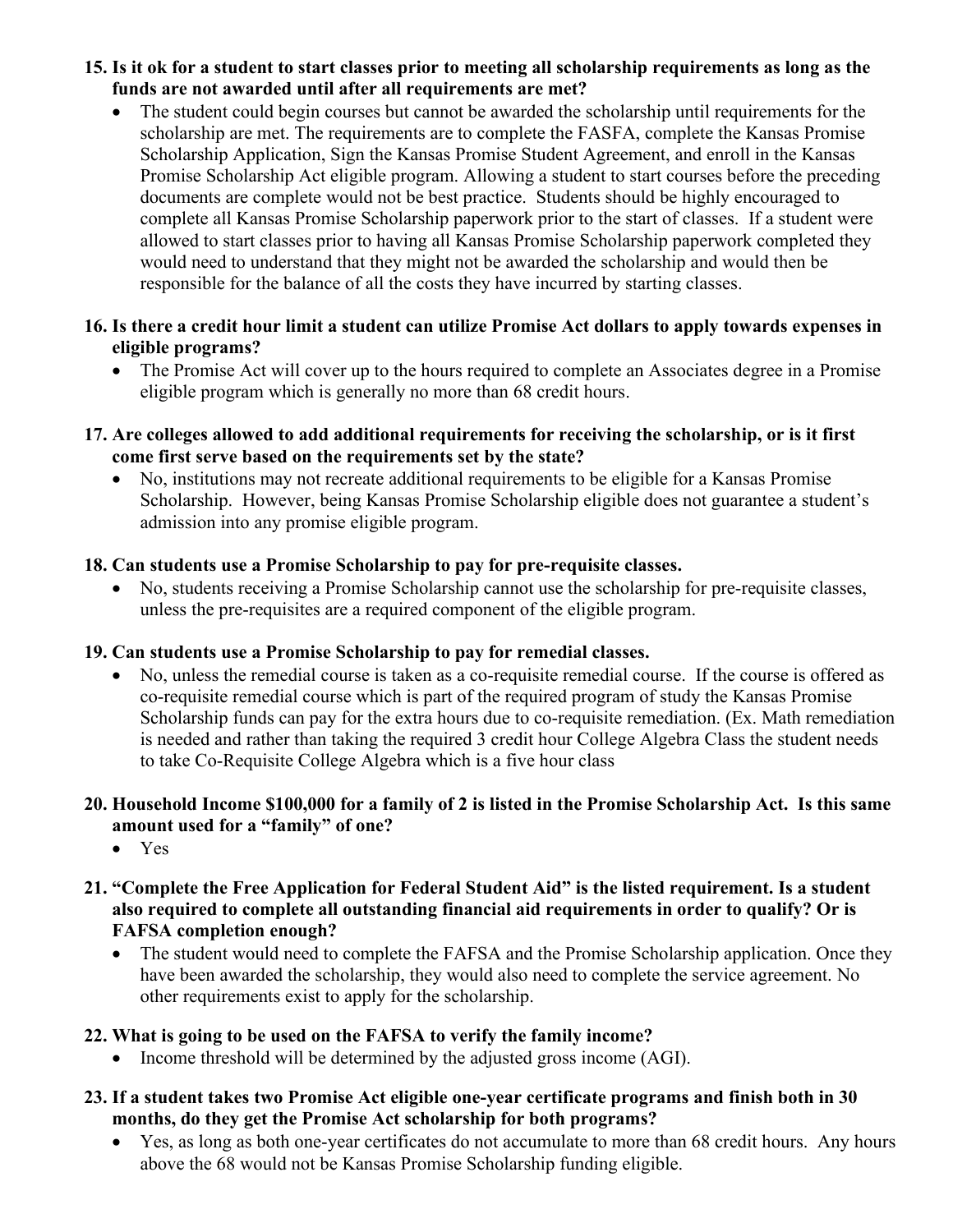- **24. If a parent refuses to provide documentation for the FAFSA for their dependent student, will the student qualify for Promise?** 
	- Completing the FAFSA is a requirement of the legislation. The student must have a completed FAFSA to qualify for the scholarship and therefore would need to follow the FASFA process for how to handle situations where parents refuse documentation.
- **25. The Promise Act requires students to fill out the FAFSA in order to be eligible for the scholarship. And institutions are to use the household income and family sizes in order to determine a student's eligibility. With the FAFSA being tax information from 2019, do institutions have a way to adjust a student's family income to reflect more current information?** 
	- Yes, you may use professional judgment when determining a family's income for this scholarship. Sometimes family income can change dramatically from one year to the next, especially this past year with the COVID crisis. Please work to ensure students are not disadvantaged for this scholarship because of family income changes.
- **26. Will students at community colleges (CC) who want to transfer into an Elementary Education Program at Kansas State University within the College of Education be eligible for the Promise scholarship for their time at the CC, or is that dependent upon the offerings of each college?**
	- Students in the early childhood education and development and/or education programs at all 19 community colleges would be eligible for the Promise Scholarship as long as they meet the other scholarship eligibility requirements. The Kansas Promise Scholarship funds can be used to help them complete an Associates Degree at no cost to them in education which will then transfer to Kansas State or a different Kansas college which has a 2+2 agreement with the community college.
- **27. Can a student graduate with an associate degree and then immediately transfer to a 4-yr institution to get a bachelor's degree, or do they have to start working immediately following the associate program?** 
	- If a student continues on to a four-year institution to complete their bachelor's degree, they may defer their work obligation until they have completed that degree. At that time, they would need to begin their agreement to work and live in the state of Kansas for two years.
- **28. If a student attends an eligible program and receives a Promise Scholarship and then transfers to other Kansas Community College to enroll in an eligible program how are we going to know how many months of eligibility the student has left?** 
	- This will result in some challenges and will be something that the Kansas Association of Community Colleges will be working to solve during the first year of the Kansas Promise Act's implementation. The intention is for no more than 68 credit hours be funded for any eligible student.
- **29. Can a student receive this scholarship for three consecutive academic years if completing within a 30-month period (if the student is attending part-time)?**
	- Yes, they may receive the award for up-to 30 months to pay for up to 68 credit hours.
- **30. If a student completes one Kansas Promise Program using the scholarship, are they eligible to complete a second qualifying program and get the scholarship again?** 
	- The intent of the Kansas Promise Scholarship is to pay for up to 68 credit hours one time.

### **31. What if someone lives outside the state of Kansas, but only works in Kansas?**

Then they would not be in compliance with the requirements of the Kansas Promise Scholarship Student Agreement. The Promise Act requires each recipient of a Promise Scholarship to reside AND work in Kansas for at least two years within six months after completion of the Promise Eligible Program.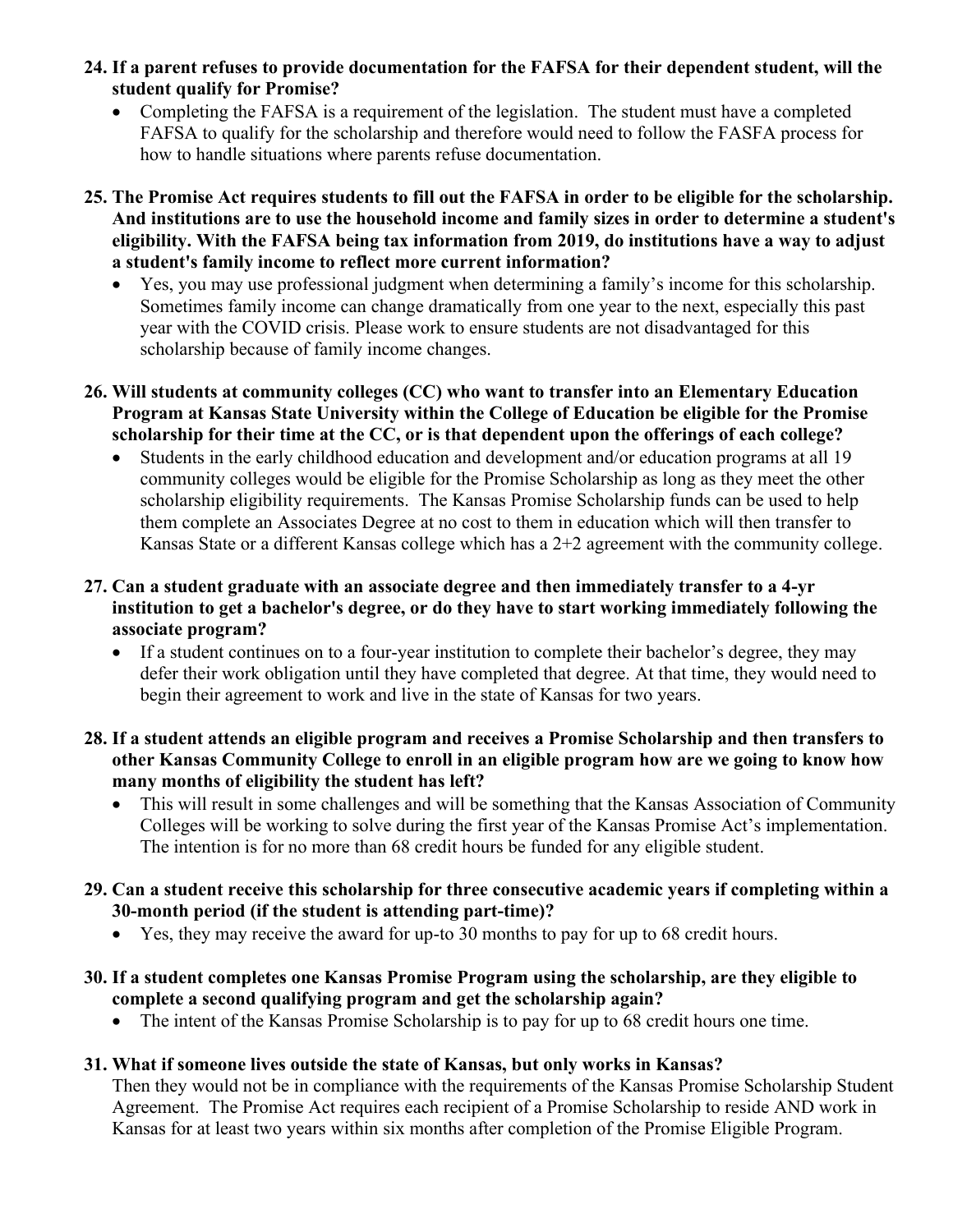- **32. If an eligible student is awarded the scholarship to complete the certificate in a qualifying field and completes the certificate successfully, then can the student immediately reapply and receive the scholarship to complete an associate degree in that same field? Does the 30-month completion requirement start over?** 
	- The student could enroll in both the short-term and longer-term exit points in the same Promise eligible program. However, the scholarship will only pay for up to 68 credit hours to be completed within 30 months from the date of the first class starting which is funded with the Kansas Promise Scholarship Funds.
- **33. If a student qualifies for the Promise Act in one eligible program and simultaneously also works to complete/obtain a degree or certificate in a second qualifying program, will the Promise Act only cover the coursework in the first approved program or will it cover the second qualifying program coursework as well? In other words, can a student be working to complete two qualifying programs and be covered for expenses in both?** 
	- The student could enroll in both programs but the Kansas Promise Scholarship will only pay for up to 68 credit hours and the courses would need to be completed within 30 months of the first date of the first course funded by Kansas Promise Scholarship funds.
- **34. If a student completes a technical certificate and gets the scholarship and then receives a scholarship for their AAS, but doesn't complete the AAS portion, what does the student owe back? The entire tech certificate and AAS funding or only the AAS scholarship amount?**
	- Any amount of scholarship awarded for any uncompleted program within 30 months would need to be repaid.
- **35. Can students enrolled and living in a Kansas State prison who are completing Kansas Promise Eligible programs apply and receive a Kansas Promise Scholarship?** 
	- Yes, if they meet all other eligibility requirements.
- **36. "Upon completion of the program, students must reside and work in Kansas for a minimum of two consecutive years or enroll in a Kansas institution of higher education and subsequently reside and work in Kansas for a minimum of two consecutive years." Does this mean that they are required to work while attending school?**
	- No, if a student completes the Promise Act eligible program, one option is to defer the two-year live and work in Kansas requirement by enrolling in a four-year institution to complete a degree program. Once that degree is completed, however, then the two-year live and work in Kansas requirement commences. The work requirement "clock" does not begin while the student is enrolled at a four-year institution.
- **37. If students are working full time in the field while they are completing the certificate or associate degree in the eligible field, does this time count towards the 2-year commitment to Kansas?** 
	- No, the Promise Act states that the two-year work requirement starts within six months after graduation from the promise eligible program. Therefore, working in Kansas while completing the program does not satisfy the post-program work requirement of the Promise Act.
- **38. If students do not complete their studies within 30 months, will the repayment requirements start in month 31, or is there a grace period?**
	- Interest will begin accruing as soon as the student is out of compliance with the Kansas Promise Scholarship Student Agreement. However, collections will not start until 180 days after the student is out of compliance.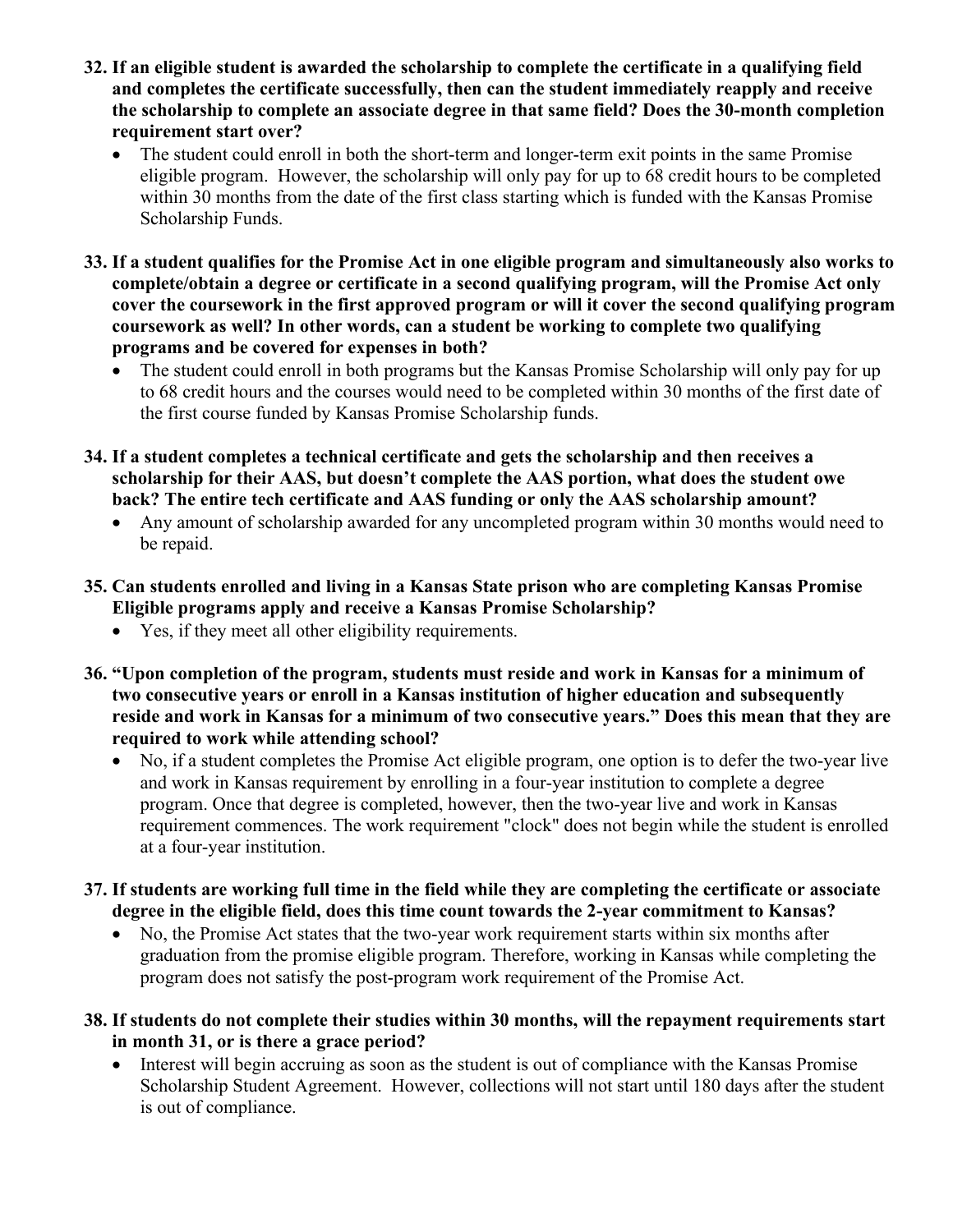- **39. If the student does not return the information required by the Kansas Promise Scholarship Act Student Agreement who is responsible for getting the information? Same question for collection of repayment by the student if they choose not to comply with the agreement?** 
	- The institution will be responsible for obtaining the required application and student agreement forms from the student. Funding cannot be released to the student until all forms have been received by the institution. If a student does not submit the information that is required by the institution while they are enrolled they could be deemed ineligible for further funding. If they fail to submit the required information to the Kansas Board of Regents after leaving the Institution, they can be considered in default and will need to repay the amount of the scholarship assistance they received plus interest to the Kansas Board of Regents per the Kansas Promise Scholarship Act student agreement.
- **40. Regarding seeking repayment of funds: when does that 30-month trigger begin? (Date of the first day of the semester enrolled in a qualifying program or date the scholarship was applied)?** 
	- The 30-month timeframe would begin on the first day of the first class the Kansas Promise Scholarship is funding for the student.
- **41. The time period in which interest is applied is based on the first award of the scholarship to last verifiable date that a student was employed and a resident of the state of Kansas, correct?** 
	- Yes, you are correct. The interest rate, is set at the date the scholarship is awarded, would remain the same throughout the length of time that the student is enrolled and employed until they have completed their service obligation. Interest will begin accruing from the date that the Kansas Promise Scholarship funds are dispersed to the students account.
- **42. If I receive scholarships over multiple years, the applicable interest rate is set at the time in which I was awarded my first scholarship, correct?** 
	- Yes, your interest rate would be at the rate that was in place at the initial awarding of the scholarship.
- **43. In the unfortunate case of homelessness, where residency cannot be established, will students be required to repay the scholarship?** 
	- They would be living in Kansas and therefore this would satisfy the "residency" requirement.

# **44. Can applicants change majors after starting?**

- Yes. If they wish to continue receiving the Kansas Promise Scholarship they would have to change "majors" to another Promise Eligible Program. They would still have to complete the Promise Eligible Program within 30 months of the initial Promise Scholarship award and no more than 68 credit hours could be paid for by the Kansas Promise Scholarship. Failure to meet completion within 30 months requirements would require repayment of the Scholarship funds.
- **45. You mentioned that a student could defer their service requirement (and having to pay back the money) if they took a 2+2 at a university. What if they took our Carpentry program and want to then take our plumbing program. This equates to an associate's degree in Building and Construction Trades. This could all be completed in the allotted 30 months. Would they have to declare their intent to pursue the associate degree in year 1?** 
	- No. Students may complete stackable credentials leading up to an Associates Degree, as long as they complete at least the program for which they received a scholarship within 30 months and then live and work in Kansas for two consecutive years.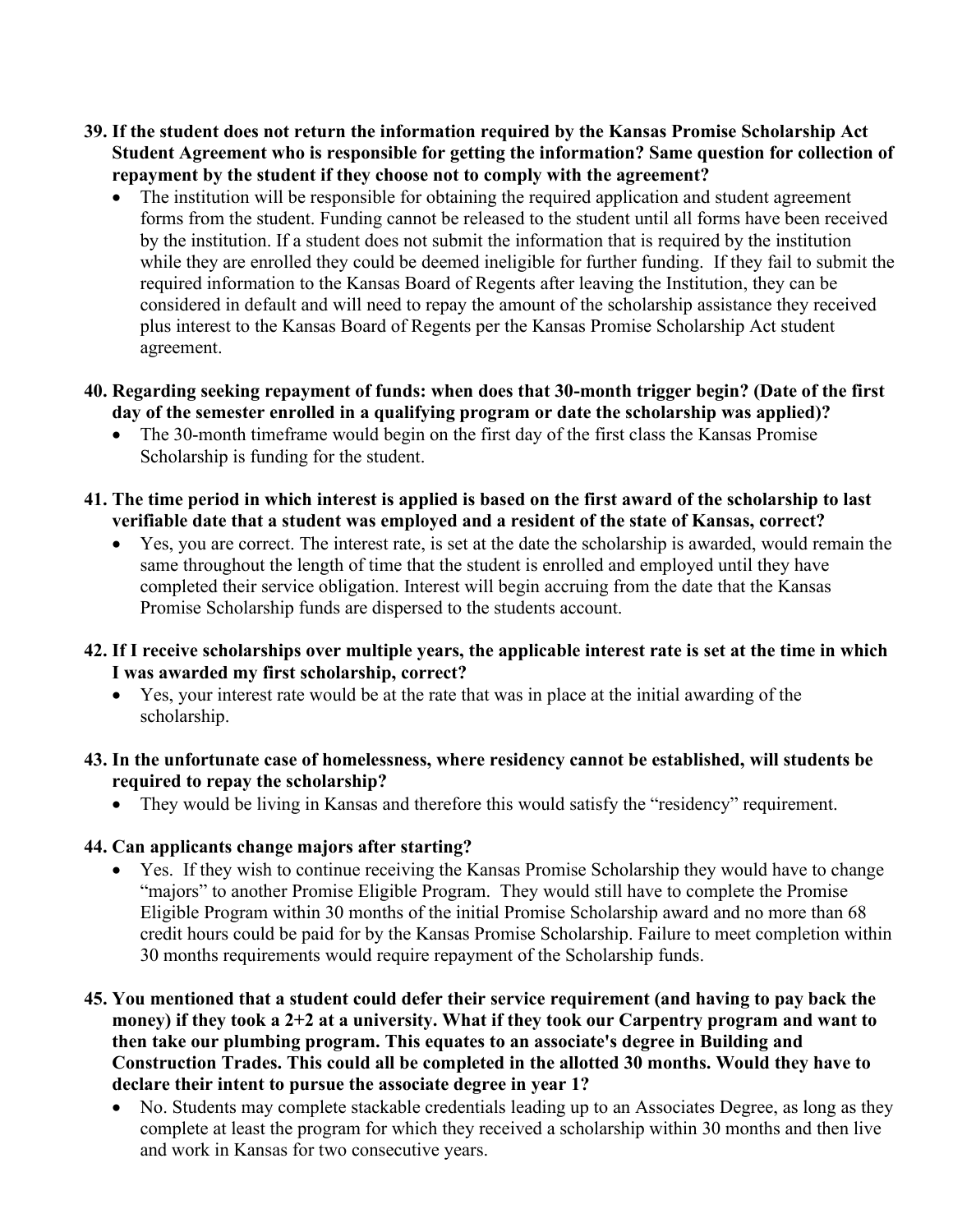- **46. What if a student were enroll in, Carpentry, and a non-qualifying program such as Business Management which would not qualify for Promise Act funding, but does it qualify for the student to defer their service?** 
	- The student would need to begin working and living in Kansas within six months of completing their Promise Eligible Program or remain enrolled to complete their Business Management Degree. As long as they stayed enrolled to complete their other educational program the two year living and working requirement would be delayed.
- **47. What if the student enrolled in Carpentry (a certificate B program) and Electricity (an associate's degree program), both are qualifying but the student would not complete in 30 months, can they defer their service to complete these two degrees?** 
	- The Kansas Promise Scholarship would only fund up to 68 credit hours of the education described in the question. The wise thing for the student to do would be to apply the funding to their Associates Degree courses and ensure they complete that course work within 30 months. If they didn't think this was possible they could apply their Kansas Promise Scholarship funds to their Certificate B and would need to ensure they could complete the Certificate B within 30 months. In either situation, if the student remained enrolled upon completion of either the Degree of Certificate the two year living and working requirements would be delayed until the student was no longer enrolled in courses.
- **48. In most cases, remedial courses are not going to be a "requirement" for a program (nor count towards hours for degree/graduation in the pathway), rather, they may be a pre-requisite for meeting placement in a course that IS a requirement. Would those courses be covered by the Kansas Promise Scholarship?** 
	- If courses are part of the program, they're covered. If courses are not part of the program, they are not covered. See question
- **49. There are other "non-remedial" courses that are a pre-requisite for a required course like Biology for Anatomy & Physiology, or College Algebra as pre-requisite for Calculus I (Algebra isn't on the pathway listing as Calculus I is the required Math course.) Are these covered by the Kansas Promise Scholarship?**
	- If courses are part of the program, they're covered. If courses are not part of the program, they are not covered. See Question 19 for more details.
- **50. Since several Stand-Alone Programs (SAP) have less than 6 credits (i.e. C.N.A.) and the law requires a minimum of 6 hours be enrolled, then a student would need to enroll in at least one additional hour to qualify for the KS Promise Act Scholarship. In that case, would a student need to pay out-of-pocket for the additional credit since it isn't part of the qualifying SAP Program?** 
	- To qualify for the Kansas Promise Scholarship, the student is required to be enrolled in a minimum of 6 hours. One option would be to enroll in another SAP such as Certified Medication Aid (CMA) or similar course which would be qualified and complementary to the SAP the student is pursuing to help the student continue to build stackable credentials and qualify for the Promise Scholarship by pushing the number of credits the student is enrolled in to at least six credit hours. The other option would be if the student enrolled in a program that is less than 6 credit hours, and in order to meet the minimum number of credit hours to be considered a part-time student for this scholarship the student may take a course that is not part of their promise eligible program and the student would need to pay for the additional hour(s) out-of-pocket.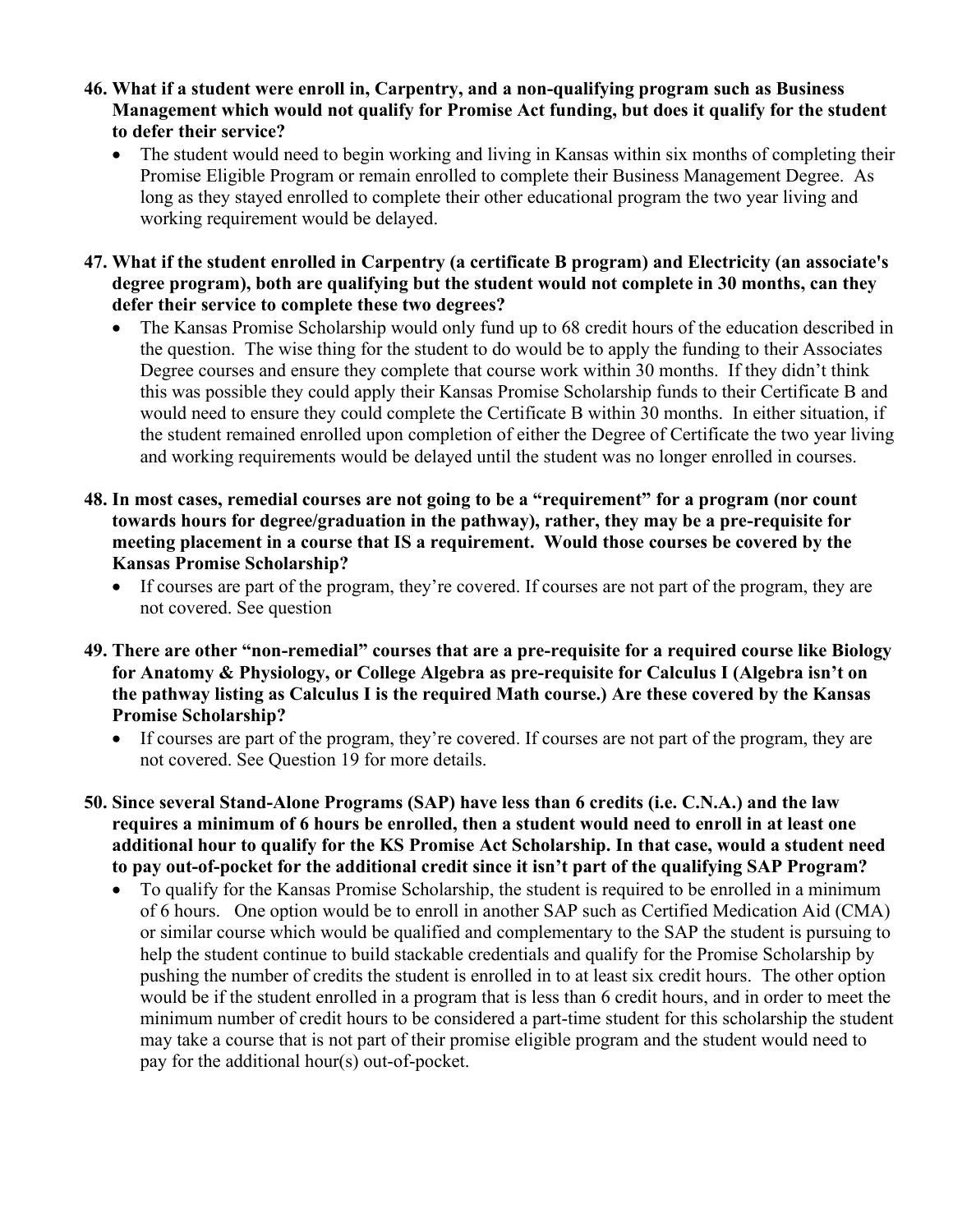- **51. If a student does earn the C.N.A. and utilizes the scholarship for that SAP and then wants to continue to earn additional credentials in other qualifying SAP programs (HHA, CMA, etc.) then would they be able to also utilize the Promise scholarship for those additional programs as well?** 
	- Yes, the student could enroll in stackable programs but the Kansas Promise Scholarship will only pay for up to a total of 68 credit hours and all programs must be completed within 30 months of the date of the first class which is funded by the Kansas Promise Scholarship funds.
- **52. What consideration will be made for students applying for competitive entry programs such as healthcare? These will often require prerequisites - can those be covered by the scholarship?** 
	- If the prerequisites are part of the Promise Eligible Program, the prerequisite courses would be eligible. If the prerequisites are not part of the Promise Eligible Program the courses will not be eligible.
- **53. If an institution has an additional recommended requirement for students to complete (First Year Experience –FYE) that isn't listed specifically on the AAS program requirement in Program Inventory, would that course be covered by Promise Act?**
	- No.
- **54. Must a technical program be financial aid eligible for students to be eligible for the Promise scholarship?** 
	- No, they would be eligible as long as they meet all other eligibility requirements.
- **55. It sounds like education is not part of the four program areas, but if selected by a community college, it could be one of their optional additional programs.** 
	- This is not a correct understanding. Early childhood and development/Education is one of the four designated fields of study identified in the Act that qualifies for Promise Act scholarships, all 19 community colleges offer some form of associate's degree in early childhood or education.
- **56. Is the college required to offer the scholarship for all of the programs on our approved list every year? Or are we allowed to only include programs that we want to include?** 
	- Colleges must offer scholarships to eligible students for all eligible programs. However, colleges must not accept students into Promise Eligible programs just because a student qualifies for a Kanas Promise scholarship.

# **57. Are the dollars being allocated to the Colleges considered State dollars or Federal dollars?**

• The scholarship dollars are considered state funds.

# **58. How are the colleges supposed to encumber and disburse Kansas Promise Scholarship Funds?**

• The college should encumber the entire amount the student is eligible to receive for the year from their Kansas Promise Scholarship Funds. The college should disburse the amount of Kansas Promise Scholarship to the students account each semester.

# **59. Can you explain "last dollar scholarship" meaning?**

Last-dollar scholarships, as their name implies, are intended to be paid after all other financial aid resources have been awarded. The calculation of the last-dollar amount is based on the gap between what aid has been awarded and what aid is still needed to help a student pay for tuition, fees, books, and required supplies. NOTE: Student loans and work study will not be included as counting toward the student's financial aid resources for Kansas Promise Scholarships.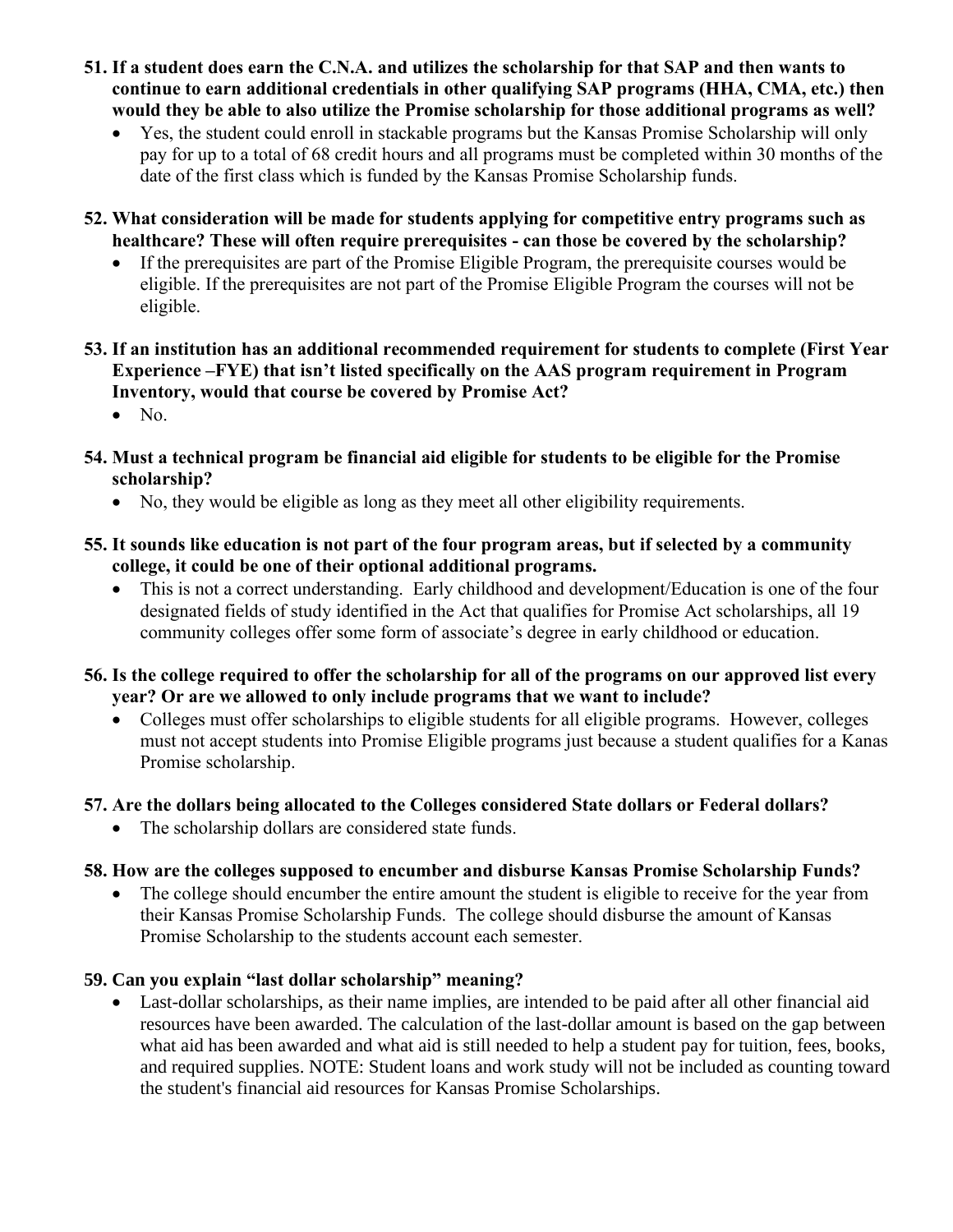## **60. Are tools and digital devices included in "materials"?**

• If tools and digital devices are considered required for every student in the course then they would be eligible to be paid for with Kansas Promise Scholarship Funds.

## **61. If an institution spends more than their allotment in a given fiscal year, no more funds will be available for that institution, correct?**

This is incorrect. Additional funds may be requested from the Kansas Board of Regents who will as quickly as reasonably possible review the request and determine if additional funds exist which can be awarded to the Institution. Institutions will have to manage award amounts to meet students' eligible costs over the entire academic year. If an institution thinks they are going to exceed the amount of their allocation they should alert the Kansas Board of Regents (KBOR) and request additional funding as soon as possible. If the college awards more scholarships than they have money available or is available at KBOR other institutional resources will have to be found to fund the scholarship or the student will have to be told funds have been exhausted. Conversely, if an institution does not use the full amount of their allocation any money remaining in their Kansas Promise Scholarship Account will have to be returned to KBOR by June  $15<sup>th</sup>$  each fiscal year.

- **62. Our first disbursement for all scholarships and Federal Aid each semester is after our 20th day census date which is typically around the 15th of September for Fall and 15th of February for Spring. Does the disbursement to the student account have to be within a certain time frame of the beginning of the semester or are ok with including this scholarships in our normal process?** 
	- There is no timeframe. The institution can consider the disbursement of this scholarship the same as their other scholarship programs. NOTE: Any scholarships which are received by the student for the semester which come in after the Kansas Promise Scholarship has been distributed to the students account, but prior to the last day of finals for the semester in which the scholarship was received to fund, the outside scholarship must be applied to the students account and a corresponding amount be deducted from the students Kansas Promise Scholarship award.
- **63. If a student has a scholarship come in later that semester, does that mean the money has to be put back in the Promise Act fund? This may cause an over award for the student.** 
	- YES! Any scholarships which are received by the student for the semester which come in after the Kansas Promise Scholarship has been distributed to the students account, but prior to the last day of finals for the semester in which the scholarship was received to fund, the outside scholarship must be applied to the students account and a corresponding amount be deducted from the students Kansas Promise Scholarship award.
- **64. You mentioned that the Promise Act covers books, tuition, and fees. What about tool costs, supplies, and housing?** 
	- The Promise Scholarship will cover tuition, required fees, books, and required materials. If tools and supplies are required for each student in the course then they are considered required and can be paid for by the Kansas Promise Scholarship funds. Housing costs may not be covered by the Kansas Promise Scholarship.
- **65. For required tools and supplies can the college have the student purchase the items and get reimbursed with a receipt?** 
	- NO! The college should work with their book store or business office to establish a voucher system to provide students a voucher to use at the college bookstore for purchase of these items. If the college does not have a bookstore the business office will need to establish a voucher system so that the business office can procure the needed supplies for the student.

# **66. Are there any administrative payments to the institution for managing this process?**

 $\bullet$  No.